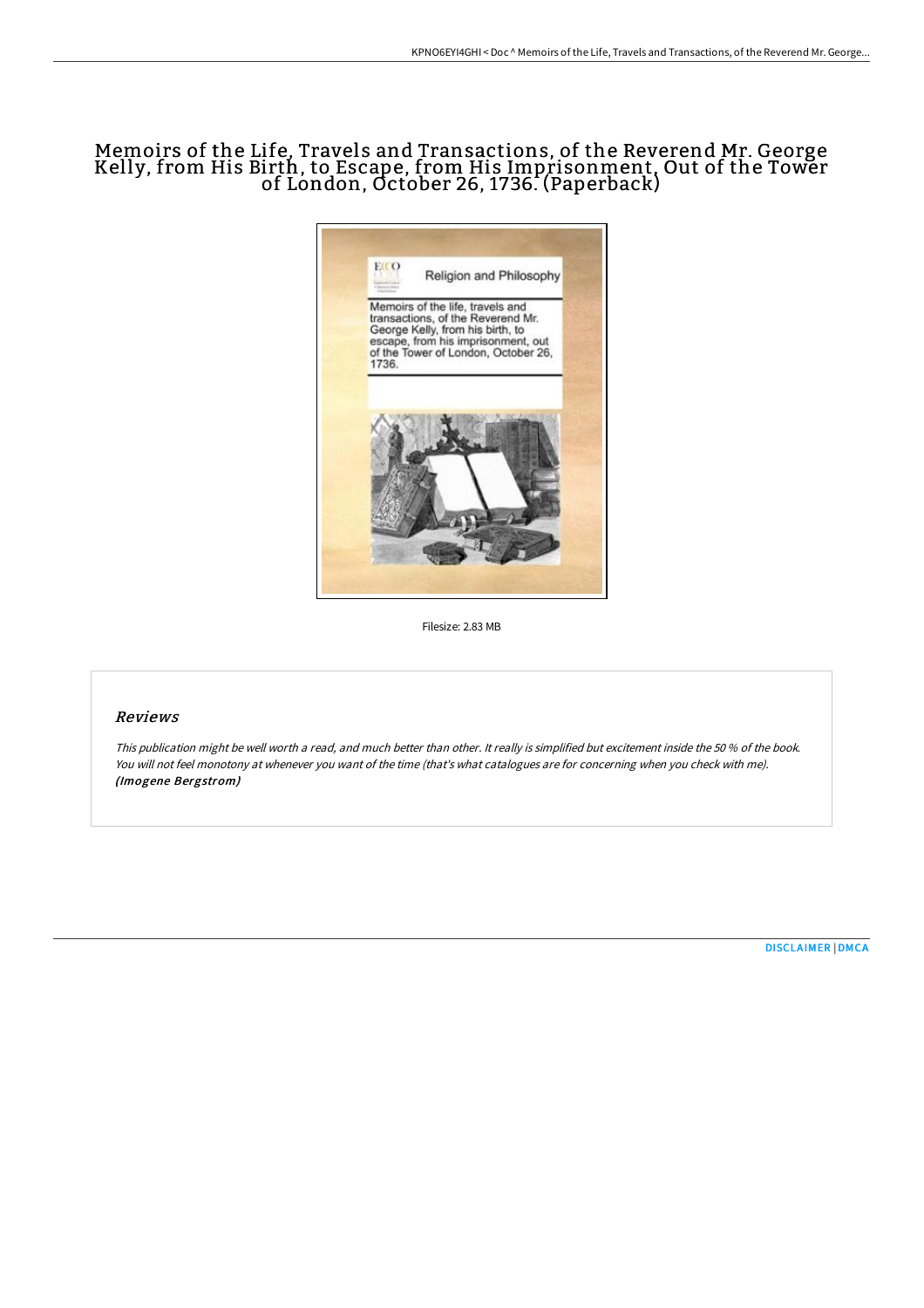### MEMOIRS OF THE LIFE, TRAVELS AND TRANSACTIONS, OF THE REVEREND MR. GEORGE KELLY, FROM HIS BIRTH, TO ESCAPE, FROM HIS IMPRISONMENT, OUT OF THE TOWER OF LONDON, OCTOBER 26, 1736. (PAPERBACK)



To download Memoir s of the Life, Travels and Transactions, of the Reverend Mr. George Kelly, from His Birth, to Escape, from His Imprisonment, Out of the Tower of London, October 26, 1736. (Paperback) eBook, please follow the hyperlink beneath and download the file or get access to additional information that are have conjunction with MEMOIRS OF THE LIFE, TRAVELS AND TRANSACTIONS, OF THE REVEREND MR. GEORGE KELLY, FROM HIS BIRTH, TO ESCAPE, FROM HIS IMPRISONMENT, OUT OF THE TOWER OF LONDON, OCTOBER 26, 1736. (PAPERBACK) ebook.

Gale Ecco, Print Editions, United States, 2010. Paperback. Condition: New. Language: English . Brand New Book \*\*\*\*\* Print on Demand \*\*\*\*\*.The 18th century was a wealth of knowledge, exploration and rapidly growing technology and expanding record-keeping made possible by advances in the printing press. In its determination to preserve the century of revolution, Gale initiated a revolution of its own: digitization of epic proportions to preserve these invaluable works in the largest archive of its kind. Now for the first time these high-quality digital copies of original 18th century manuscripts are available in print, making them highly accessible to libraries, undergraduate students, and independent scholars.The Age of Enlightenment profoundly enriched religious and philosophical understanding and continues to influence present-day thinking. Works collected here include masterpieces by David Hume, Immanuel Kant, and Jean-Jacques Rousseau, as well as religious sermons and moral debates on the issues of the day, such as the slave trade. The Age of Reason saw conflict between Protestantism and Catholicism transformed into one between faith and logic -- a debate that continues in the twenty-first century.++++The below data was compiled from various identification fields in the bibliographic record of this title. This data is provided as an additional tool in helping to insure edition identification: ++++British LibraryT122163In two parts with separate pagination and register.London: printed for E. Curll, 1736. 24;32p.; 8.

 $\Box$ Read Memoirs of the Life, Travels and Transactions, of the Reverend Mr. George Kelly, from His Birth, to Escape, from His [Imprisonment,](http://techno-pub.tech/memoirs-of-the-life-travels-and-transactions-of--1.html) Out of the Tower of London, October 26, 1736. (Paperback) Online  $\mathbb E$  Download PDF Memoirs of the Life, Travels and Transactions, of the Reverend Mr. George Kelly, from His Birth, to Escape, from His [Imprisonment,](http://techno-pub.tech/memoirs-of-the-life-travels-and-transactions-of--1.html) Out of the Tower of London, October 26, 1736. (Paperback)